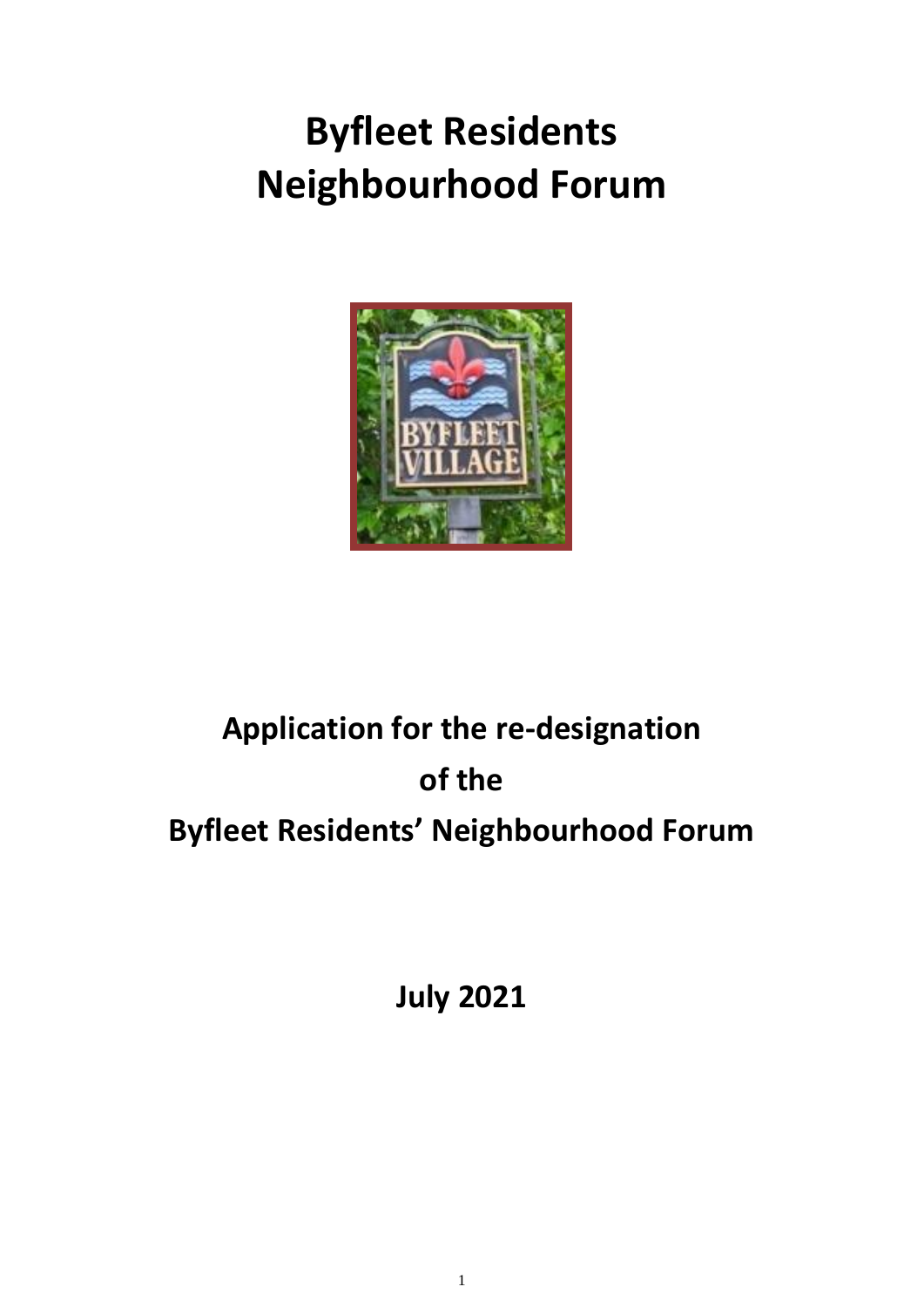### **Town and Country Planning Act 1990 (as amended), England The Neighbourhood Planning (General) Regulations 2012 – Statutory Instrument 2012 No. 637**

Application is hereby made to Woking Borough Council as the Local Planning Authority for the redesignation of a Neighbourhood Forum in accordance with the above Regulations. The Neighbourhood Area designation was approved in February 2014 and is included as Appendix A.

### **Application for re-designation of a Neighbourhood Forum (Regulation 8)** The name of the Neighbourhood Forum (Regulation 8a) is: **Byfleet Residents' Neighbourhood Forum (BRNF)**

The Constitution of the Neighbourhood Forum (Regulation 8b) is attached as Appendix B of this application (see page 5). This constitution was approved at an Annual General Meeting on 14 May 2013.

The name of the Neighbourhood Area to which this application relates is **Byfleet Village Ward Area** and the map which identifies the area is attached as Appendix 1 of this application (see page 4) (Regulation 8c)

Contact details of chairman of the proposed Neighbourhood Forum are (Regulation 8d):

Fiona Syrett – Chair Email: [chairman@byfleetforum.org](mailto:chairman@byfleetforum.org) Telephone: 07904 705618 Address: 3 Fullerton Way, Byfleet, Surrey KT14 7TD

### Statement explaining how the proposed Neighbourhood Forum meets the conditions contained in Section 61F (5) of the 1990 Act (Regulation 8e)

- 1. The Constitution of the proposed Forum (see Appendix 2) has the express purpose of promoting or improving the social, economic and environmental wellbeing of the proposed Neighbourhood Area (Section 61F (5) a).
- 2. Membership is open to (Section 61F (5) b):
	- 2.1. Individuals who live in the neighbourhood area concerned
	- 2.2. Individuals who work there (whether for businesses carried on there or otherwise
	- 2.3. Individuals who are elected members of Woking Borough Council or Surrey County Council
- 3. Membership includes a minimum of 21 individuals each of whom meets one of the criteria given above (Section 61F (5) c).
- 4. It has a written constitution (Section 61F (5) d).
- 5. There are no other conditions that have been prescribed (Section 61F (5) e).
- 6. The Forum has membership that includes more than one individual falling within each of the subparagraphs (i) to (iii) of subsection (5) b and the membership is from different places in the Neighbourhood Area and from different sections of the community in that area.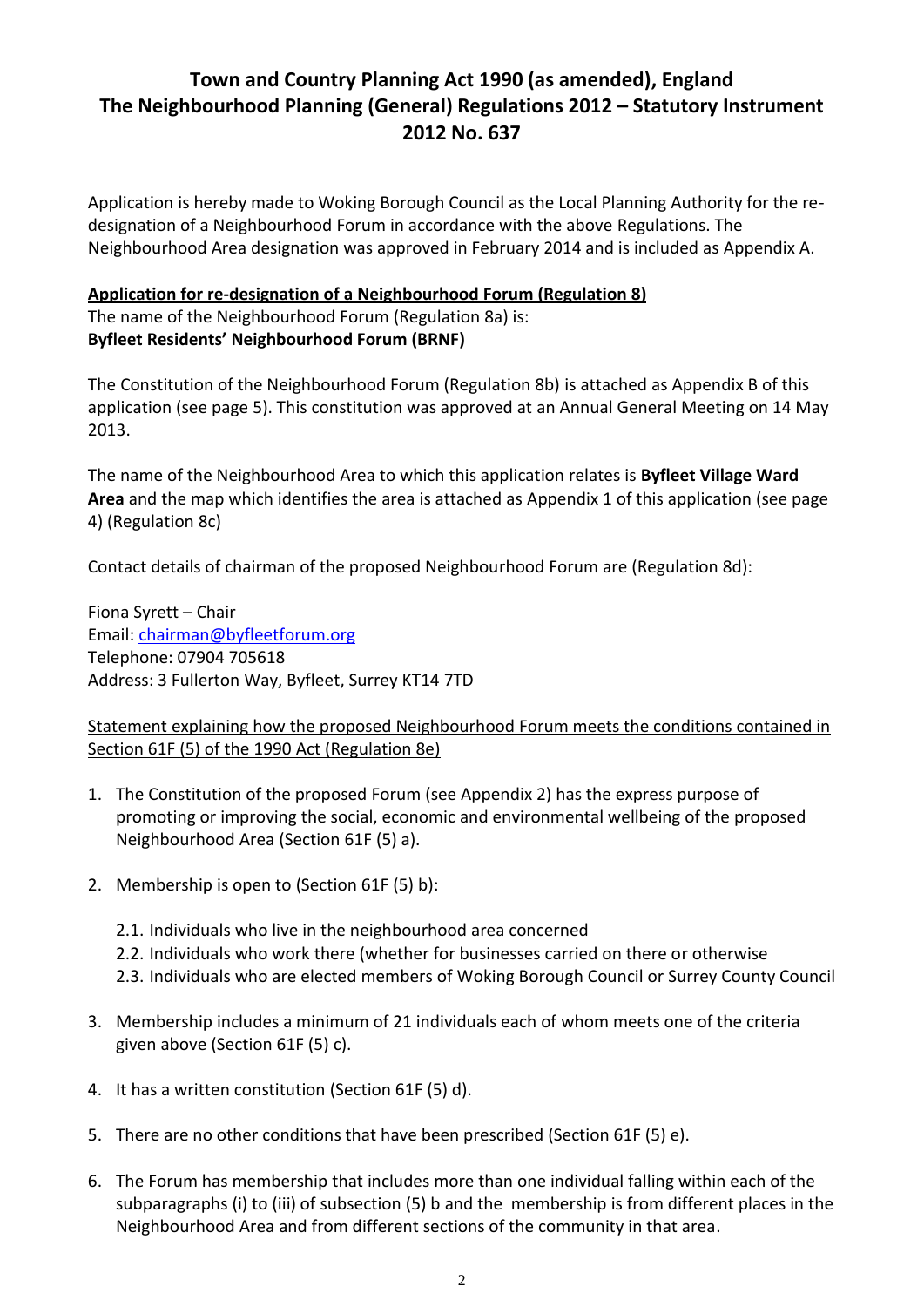

# **Byfleet Residents Neighbourhood Forum**



### **Appendix A**

### **Byfleet Village Ward Area**

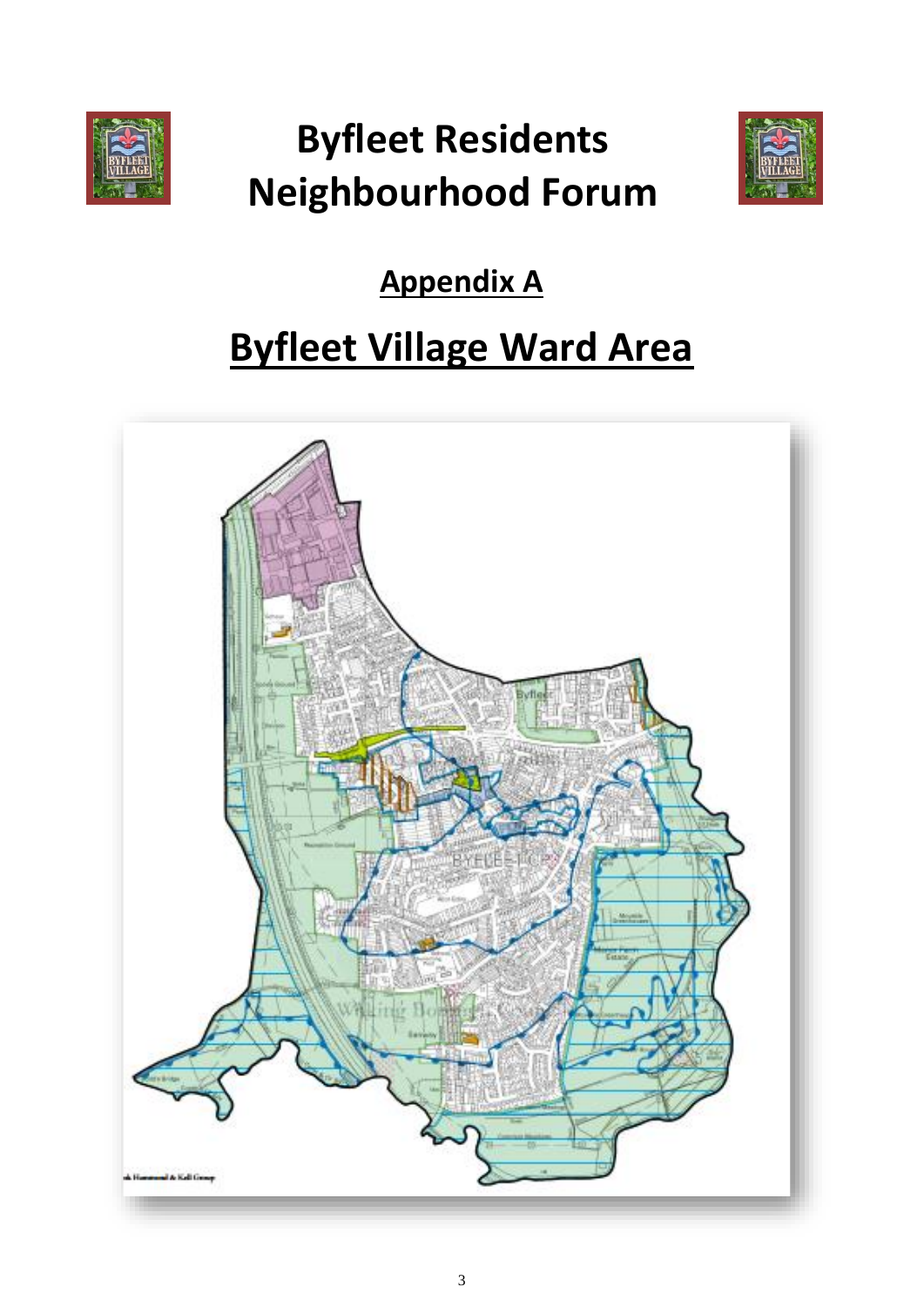

## **Byfleet Residents Neighbourhood Forum**



### **Appendix B**

### **Constitution (1 of 2)**

### **1. Objectives**

The Byfleet Residents Neighbourhood Forum ('BRNF') is a neighbourhood forum as defined in the Town & Country Planning Act 1990 as amended by the Localism Act 2011 ('the Act').

The purpose of the BRNF is to produce a Neighbourhood Plan in order to promote and improve the social, economic and environmental well being of Byfleet residents with particular regard to the Green Belt within the village of Byfleet. The Byfleet Village Ward boundary will act as the Area under the provisions of the Act.

The Forum may initiate Neighbourhood Development Orders or Community Right to Build Orders, identify Assets of Community Value and carry out any other permitted actions.

### **2. Membership**

Membership of the Forum will be open to residents aged 18 or over who reside or are employed in the Area, elected councillors for the Area or who have been invited to join the Forum by a majority vote of the Forum's committee.

The Forum will aim for as wide a representation of residents as possible with respect to age, sex and location within the Area and include employees and employers of local businesses. A Youth Forum for residents aged 14 to 18 will be encouraged as a group working with the main committee.

### **3. Committee**

The committee will consist of up to 17 voting members who will meet on a regular basis to oversee the work of the Forum, carry out the day-to-day work of the committee and keep all members informed. The quorum for a committee meeting will be 8.

The committee will elect a Chair, Secretary and Treasurer plus a deputy for each post. The election or removal of a committee member or the named posts of Chair etc will be by a majority vote of committee members or at an AGM. The Chair or acting Chair will have the casting vote in any committee meeting.

Additional non-voting members may be co-opted onto the committee and will include elected councillors within the Area. Sub committees or working parties may also be appointed by the Committee to carry out specific tasks, to consider policies and to advise the Committee. Such bodies may be appointed from within or outside the membership of the Forum but will be responsible to the Committee.

### **4. Finance**

The Forum will have the power to raise funds as necessary for its activities by grant, donation or any other appropriate means. The Committee will open a bank account if necessary in the name of the Forum and all funds raised for the Forum will be held in such accounts. The Committee will nominate at least two bank signatories.

All funds must be applied to the objects of the Forum and for no other purpose and the Committee will where necessary insure any assets it holds and indemnify its officers against liabilities arising from their work for the Forum.

Official accounts shall be maintained, and will be examined annually by an independent person with adequate financial expertise who is not a member of the Forum. All income/expenditure will be the responsibility of the Treasurer.

Subject to sufficient funding, the Committee may commission advisory services, surveys or any other activity in support of the Objectives.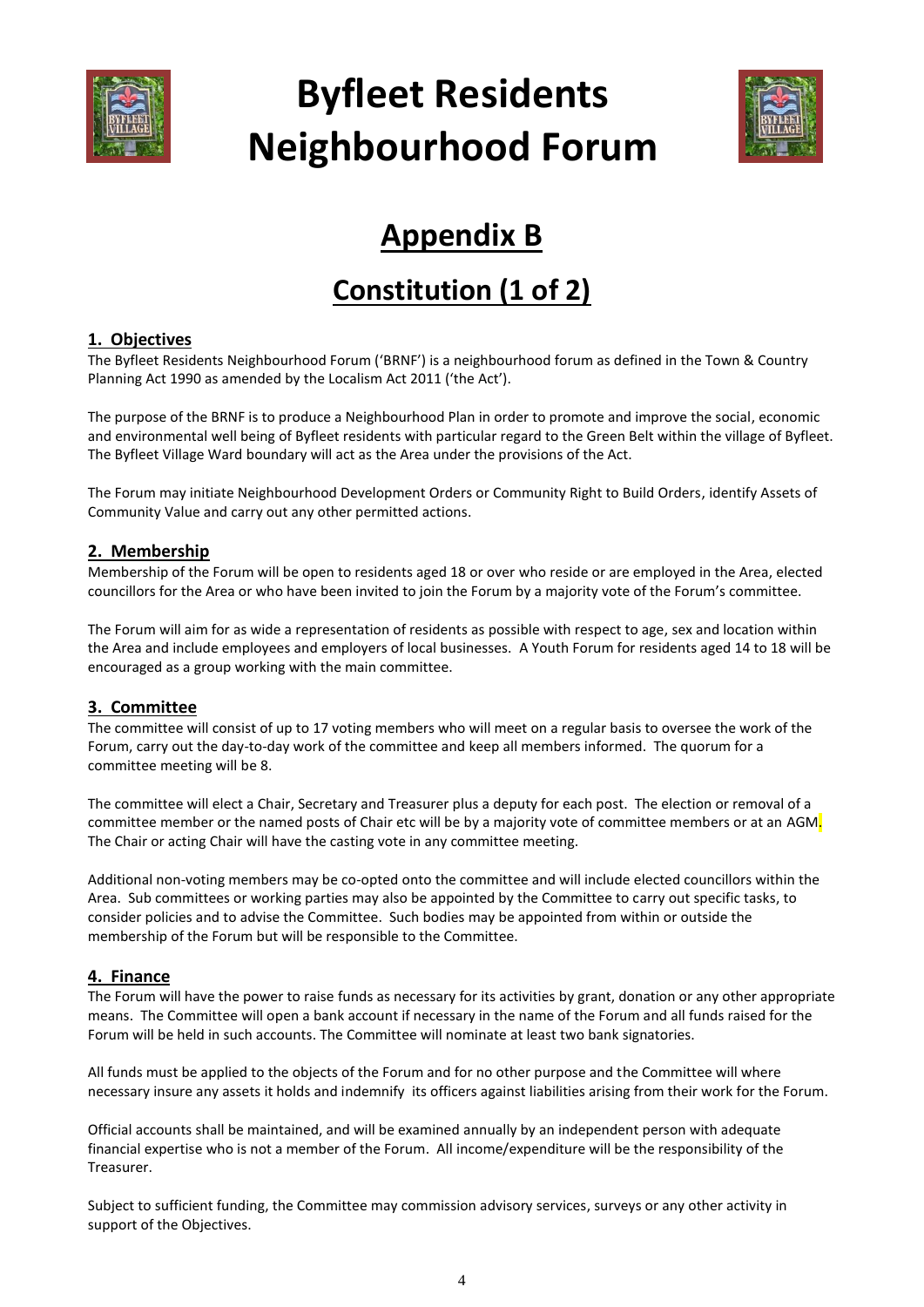### **5. Neighbourhood Development Plan**

The Byfleet Residents Neighbourhood Plan (BRNP) will set out policies for the development and use of land within the Area. As provided for in the Act, it will be subject to extensive consultation and examination, including where appropriate a referendum within the Area.

The BRNP will include, if appropriate, specific policies for identified parts of the Area, including conservation policies. In a Conservation Area, conservation policies will be agreed with the relevant CAAC.

The BRNF will aim to:

- complement the Local Development Frameworks and Conservation Area Appraisals as produced by the relevant Planning Authorities to ensure that all development is sympathetic to the character of the Area
- identify locations for potential sensitive development that will, within the Local Development Frameworks, include affordable housing, retail, business and community use
- express aspirations for the future development of traffic and transport serving or passing through the Area
- provide for the preservation and improvement of private and public open space
- nominate Assets of Community Value for listing by the appropriate local authority
- set a framework for the retail and business improvement of the Area
- guide the Planning and Highway Authorities towards improvements in the public realm
- pay due attention to sustainability and carbon reduction
- pay due attention to the surface and underground water environment, flood and pollution risks and soil stability

The BRNF will include policies aimed at generating employment in the Area and promoting business activity, including retail. It will aim to promote a good range of shops in the community with particular emphasis on encouraging smaller enterprises.

#### **6. General Policies and Principles**

BRNF will take the distinctive character and heritage of Byfleet into account in all its actions and will aim to ensure that all development in the Area preserves or enhances this character.

BRNF will aim to promote Byfleet as a vibrant business and residential community with an improved public realm. BRNF will aim for improvements in the local environment including those directed towards carbon reduction.

BRNF will generally support actions aimed at generating employment in the Area.

BRNF will promote policies to maximise social benefit, community links, services for young people, crime reduction and support for elderly and vulnerable members of the community.

BRNF will operate respecting all differences including gender, age, ethnicity, religion, sexual orientation, disability and income.

BRNF will encourage all interested residents and all representative groupings of residents or businesses in the Area to become members of BRNF and to work alongside BRNF to further their joint objectives.

#### **7. Amendments and Dissolution**

Amendments to the body of this Constitution will be by a two thirds majority of the committee or members at a General Meeting.

BRNF may be dissolved by decision of a General Meeting specifically called for this purpose and if supported by 75% or more of those voting.

In the event of dissolution any property or funds held by BRNF will be subject to the agreement of the Members at General Meeting, allocated to one or more nominated organisations set up to continue the work of BRNF, or in the absence of any such organisation and subject to any statutory regulations, distributed equally to the constituent local organisations who are its members (but not to individual members).

In accordance with the Act a formal review of the functions and achievements of BRNF will be carried out five years after its formation. Following such review and consultation with its members, the BRNF will decide to continue, amend or dissolve itself as considered appropriate.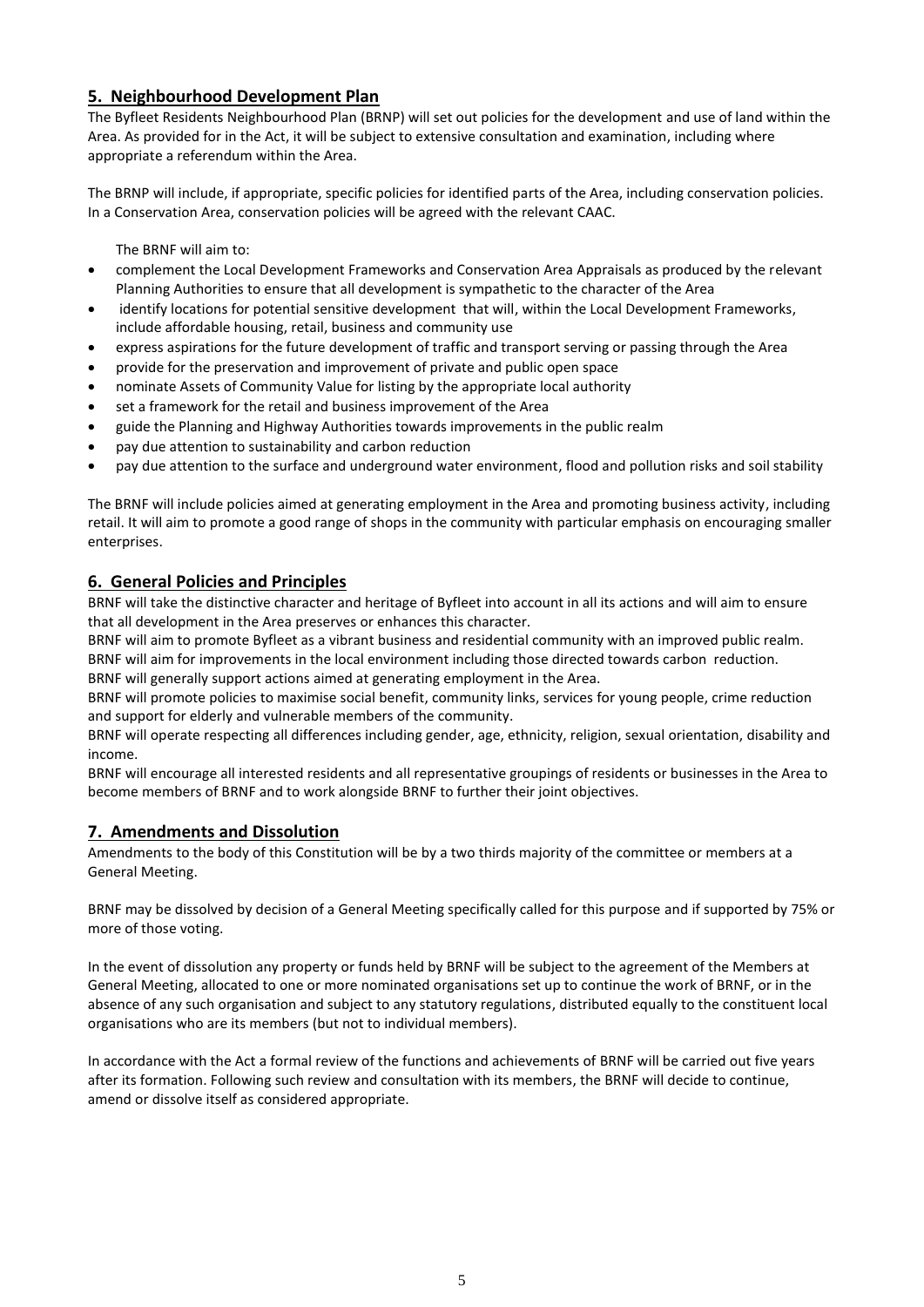

## **Byfleet Residents Neighbourhood Forum**



### **Appendix C - Membership**

### **Total Members**

The current membership total 623 (July 2021)

### **Location**

Byfleet is made up of 3 wards – North, East and West, with a roughly equal number of residents in each ward. The Forum membership has similar numbers in the West and East and fewer in the North but still has a very good number in each ward and far more than the basic requirement of 21 in total.

The map below shows the three wards and spread of members throughout the village, the red circles representing the roads in which they live.

### **Analysis of BRNF members by area and gender – July 2021**

| <b>North</b>            | 177 | Female         | 309 |
|-------------------------|-----|----------------|-----|
| East                    | 260 | <b>Male</b>    | 252 |
| West                    | 232 | <b>Unknown</b> | 65  |
| <b>Other (WByfleet)</b> |     |                |     |

### **Councillors**

Our local Byfleet Councillors are very active supporters of the BRNF, attending our regular meetings. One Councillor is also a Surrey County Councillor. One Councillor attends a Councillorled monthly NCIL meeting.

### **The Forum Committee**

The 12 members of the Forum committee live in all parts of the Byfleet Neighbourhood Area. At least one member of the committee attends the monthly Byfleet, West Byfleet and Pyrford Residents' Association (RA) monthly meeting.

### **Committee members as at July 2021**

| - Chair     |
|-------------|
| - Secretary |
| - Treasurer |
|             |
|             |
|             |
|             |
|             |
|             |
|             |
|             |
|             |
|             |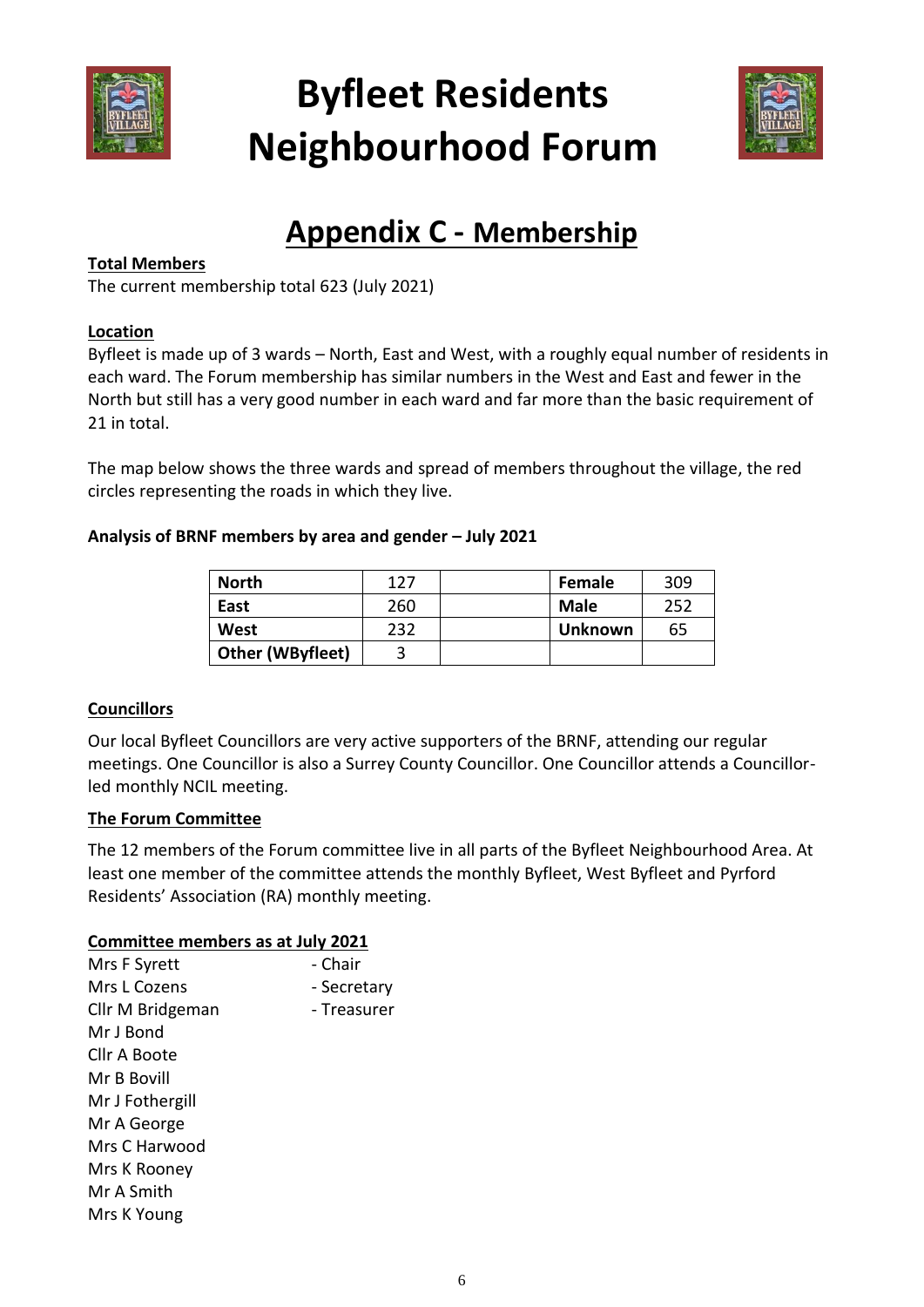### **Neighbourhood Development Plan**

Since designation, the Forum has concentrated on the development of the Byfleet Neighbourhood Plan and has made solid progress. A draft version of the Plan has recently been informally reviewed by a Planning Officer from Woking Borough Council. The Plan is currently being amended in accordance with his comments.

The committee has gained insights into the wishes and aspirations of local residents through consultation and dialogue. Residents have been extensively consulted throughout the development of the Neighbourhood Plan through a series of public drop-in meetings and discussions with the local Residents' Association.

### **Business**

The Forum membership includes at least 6 employees and 4 employers from businesses in the area.

### **Website** byfleetforum.org

The BRNF website is managed by a committee member and updated as and when required.

### **Facebook page**

The Forum's Facebook page currently has 403 members. It is managed by the Committee and is used to inform residents about Forum activity. The membership has grown by approximately 75% over the past year. New members are asked for their postcode to ensure that they do reside in the village.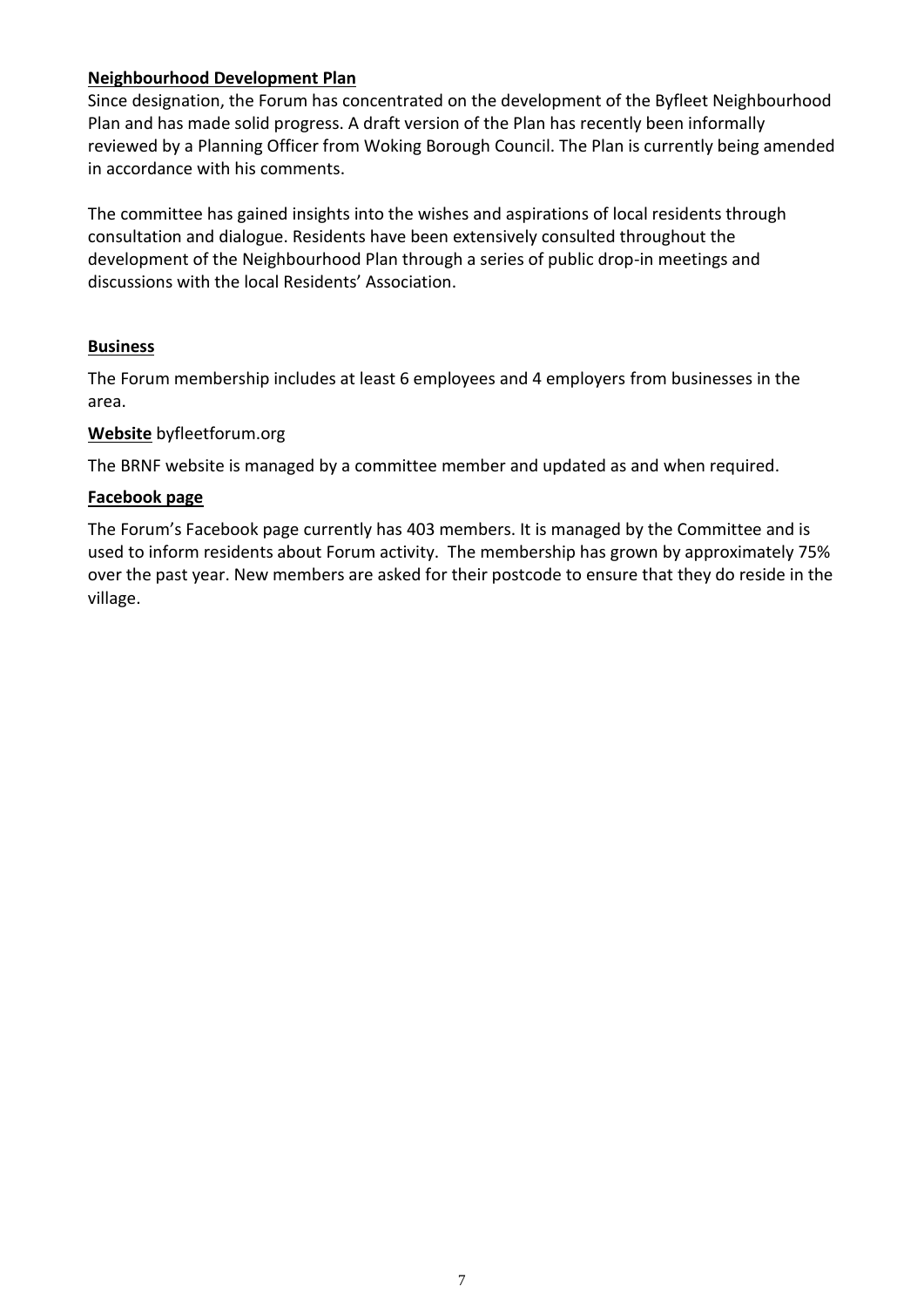# **Appendix D –**

### **Map showing Ward Areas and Membership Distribution**

The map below shows our three Wards – North, East and West with circles representing the roads in which members live.